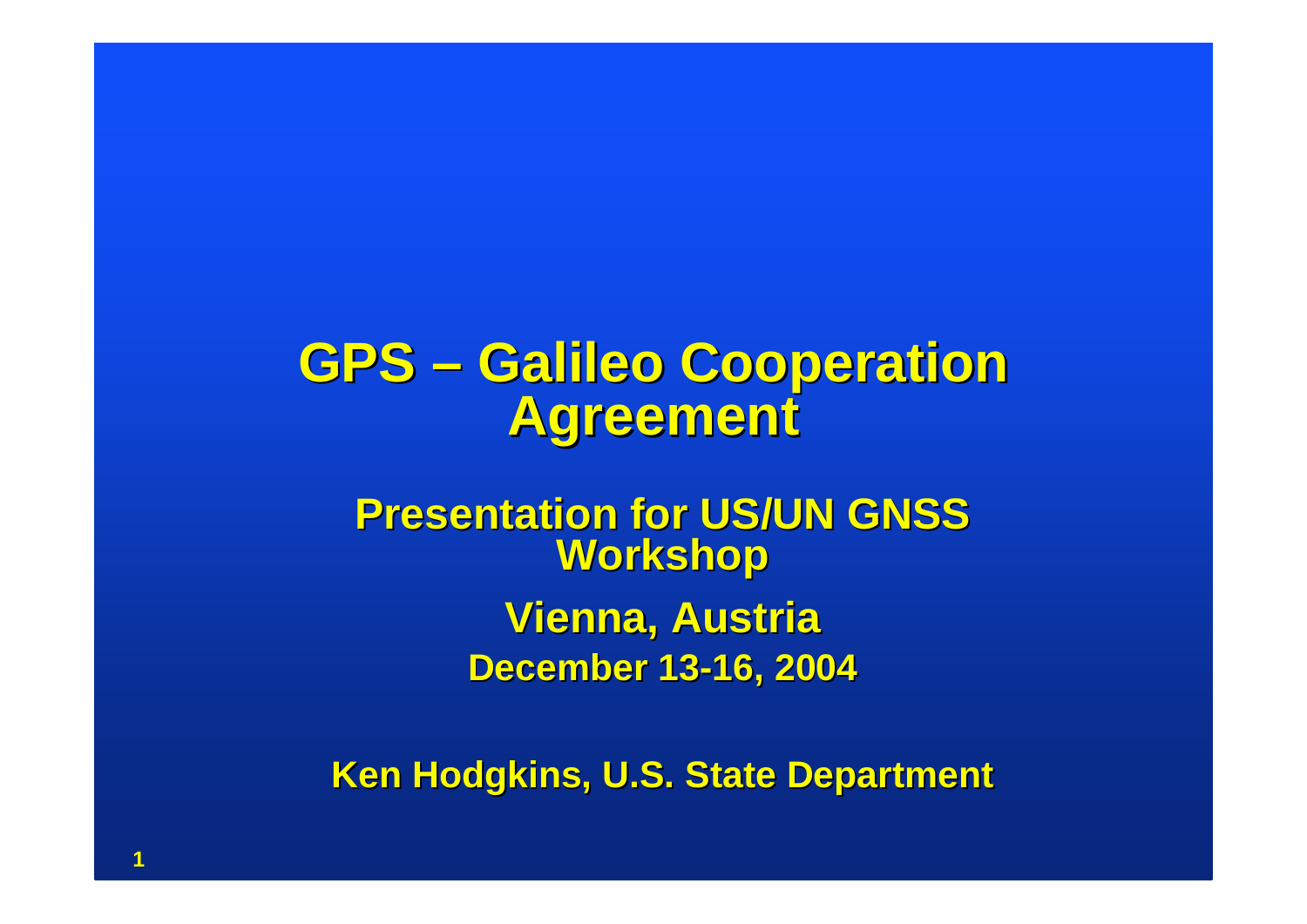- Each system managed, operated, and<br>**funded independently**
- GPS and Galileo will be compatible and, for **Givil users, interoperable at the user level** 
	- $\mathcal{L}_{\mathcal{A}}$  , and the set of the set of the set of the set of the set of the set of the set of the set of the set of the set of the set of the set of the set of the set of the set of the set of the set of the set of th **Geodesy nearly identical ~ 2cm Geodesy nearly identical ~ 2cm**
	- **Timing different but each system will transmit timing Timing different but each system will transmit timing offsetsoffsets**
	- **Radio frequency compatible Radio frequency compatible**
- **Level playing field allows manufacturers to build Level playing field allows manufacturers to build "dual system" civil receiver "dual system" civil receiver**

 $-$  Civil users can choose to use GPS, Galileo, or **combination based on their needs combination based on their needs**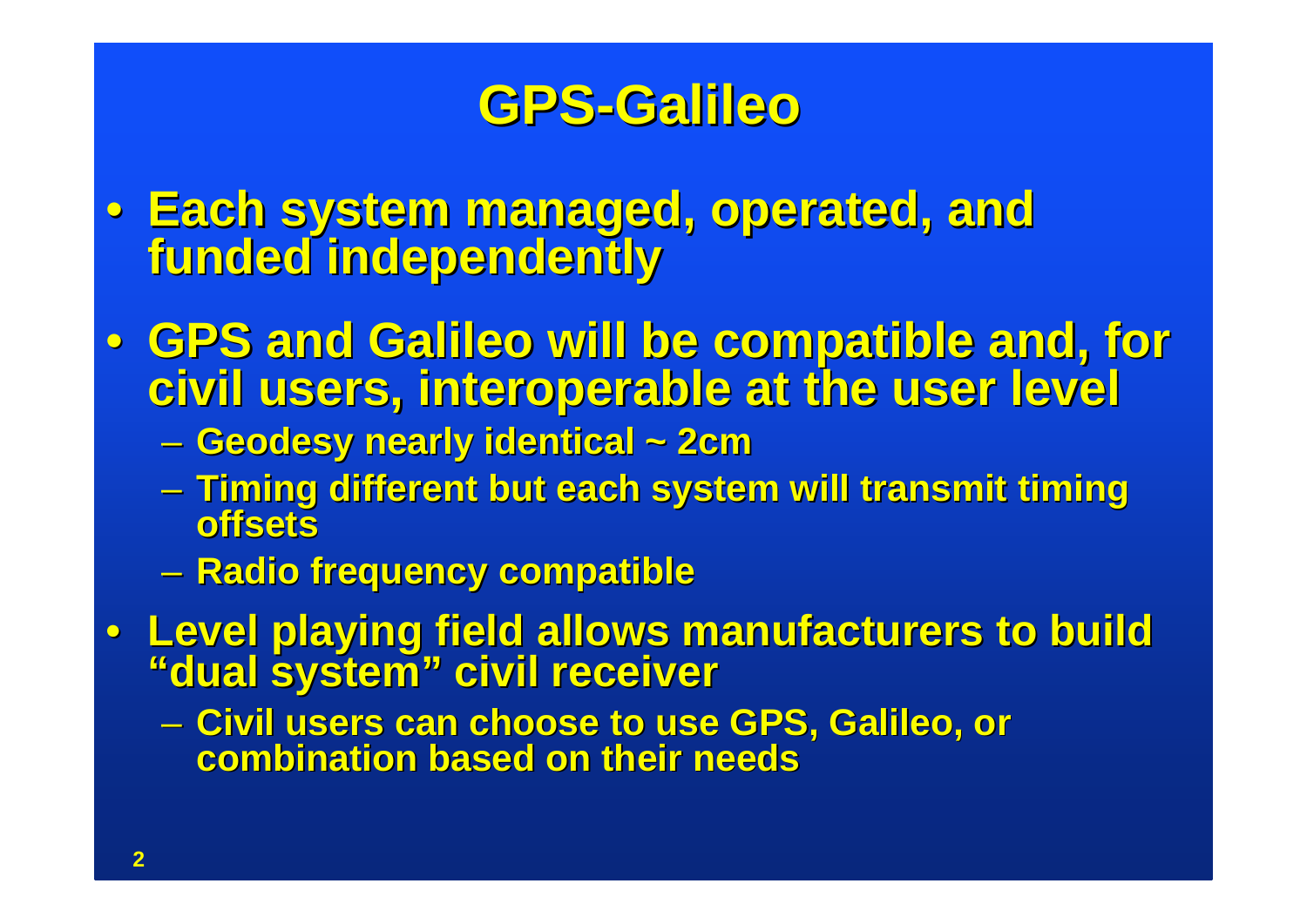## **National Security Compatibility National Security Compatibility**

- EC agreed to use signal structures for Galileo<br>PRS and Open Service signals that satisfy<br>national security compatible criteria
	- Criteria, assumptions and methodology contained in reference documents signed by both sides
	- Consultations required if one Party changes signal<br>structure and the Party believes it exceeds the criteria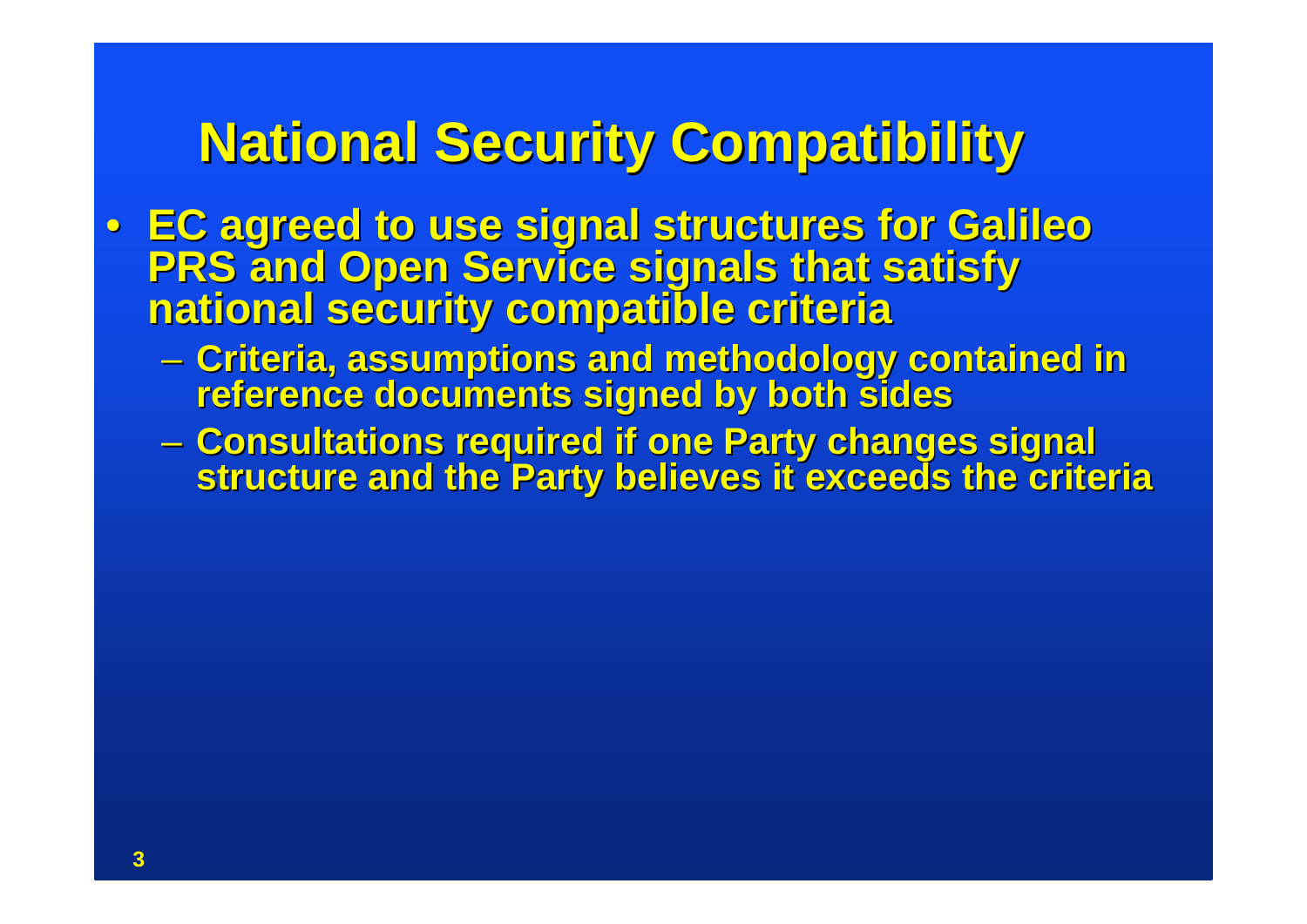• **Agreed to baseline signal structures for L1 Agreed to baseline signal structures for L1**

- **Common BOC(1,1) signal Common BOC(1,1) signal – broadcasted by up to 60 broadcasted by up to 60 satellitessatellites**
- **GPS will continue to broadcast C/A code as well as GPS will continue to broadcast C/A code as well as BOC(1,1) for GPS III BOC(1,1) for GPS III**
- **Galileo PRS at BOC(15,2.5) cosine phase modulation Galileo PRS at BOC(15,2.5) cosine phase modulation**
- **Each system's signals will be compatible with the Each system's signals will be compatible with the other systems other systems**
	- **They will "do no harm" to the other system's They will "do no harm" to the other system's**
- **Civil signals will be interoperable Civil signals will be interoperable** 
	- **A "dual system" receiver should be able to use any A "dual system" receiver should be able to use any combination of GPS and Galileo signals to derive a combination of GPS and Galileo signals to derive a solutionsolution**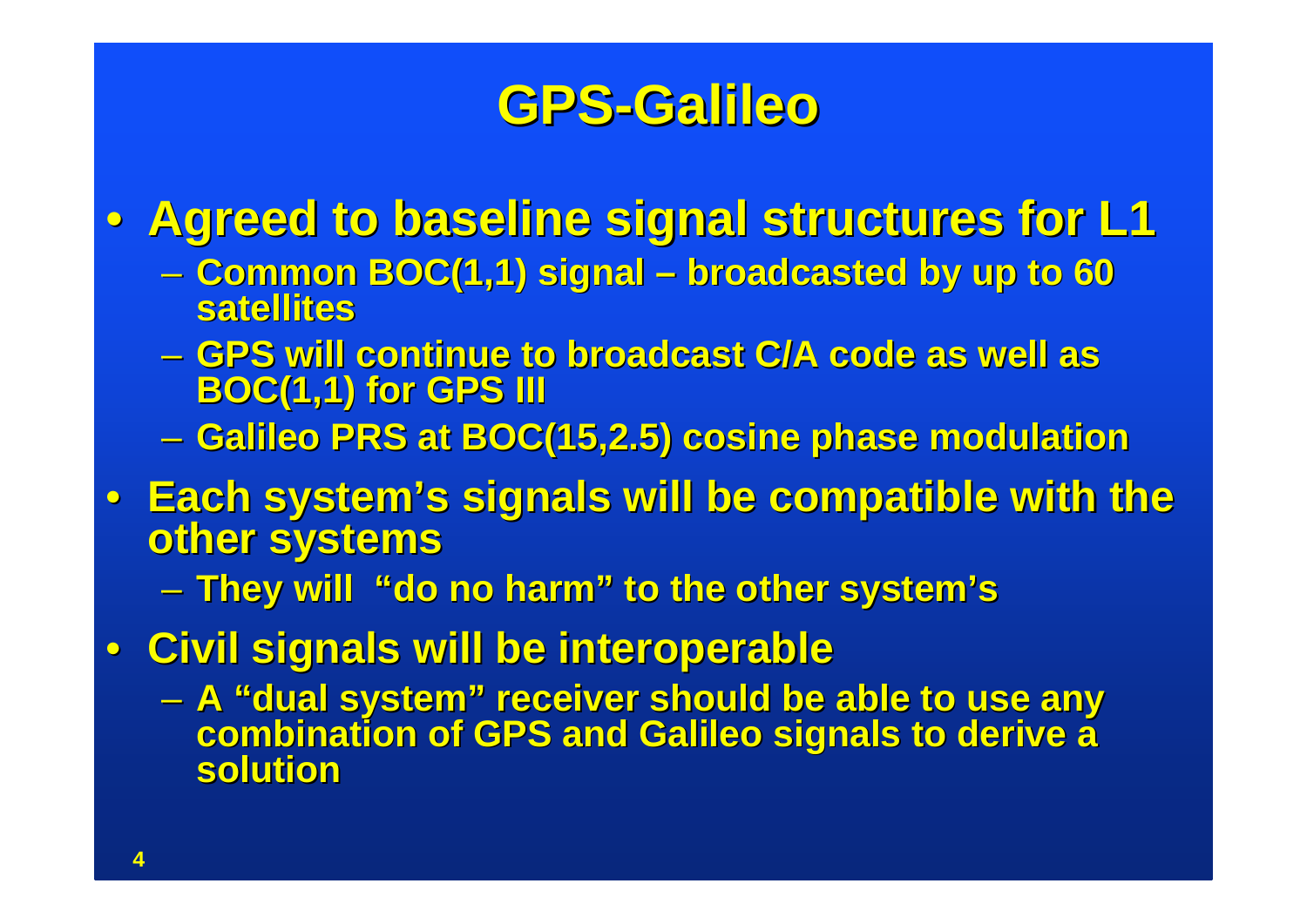## **GPS and Galileo Signal Spectra GPS and Galileo Signal Spectra**



\*BOC(15,10) modulation option shown for E5a/E5b.

**Prepared by Chris Hegarty, MITRE**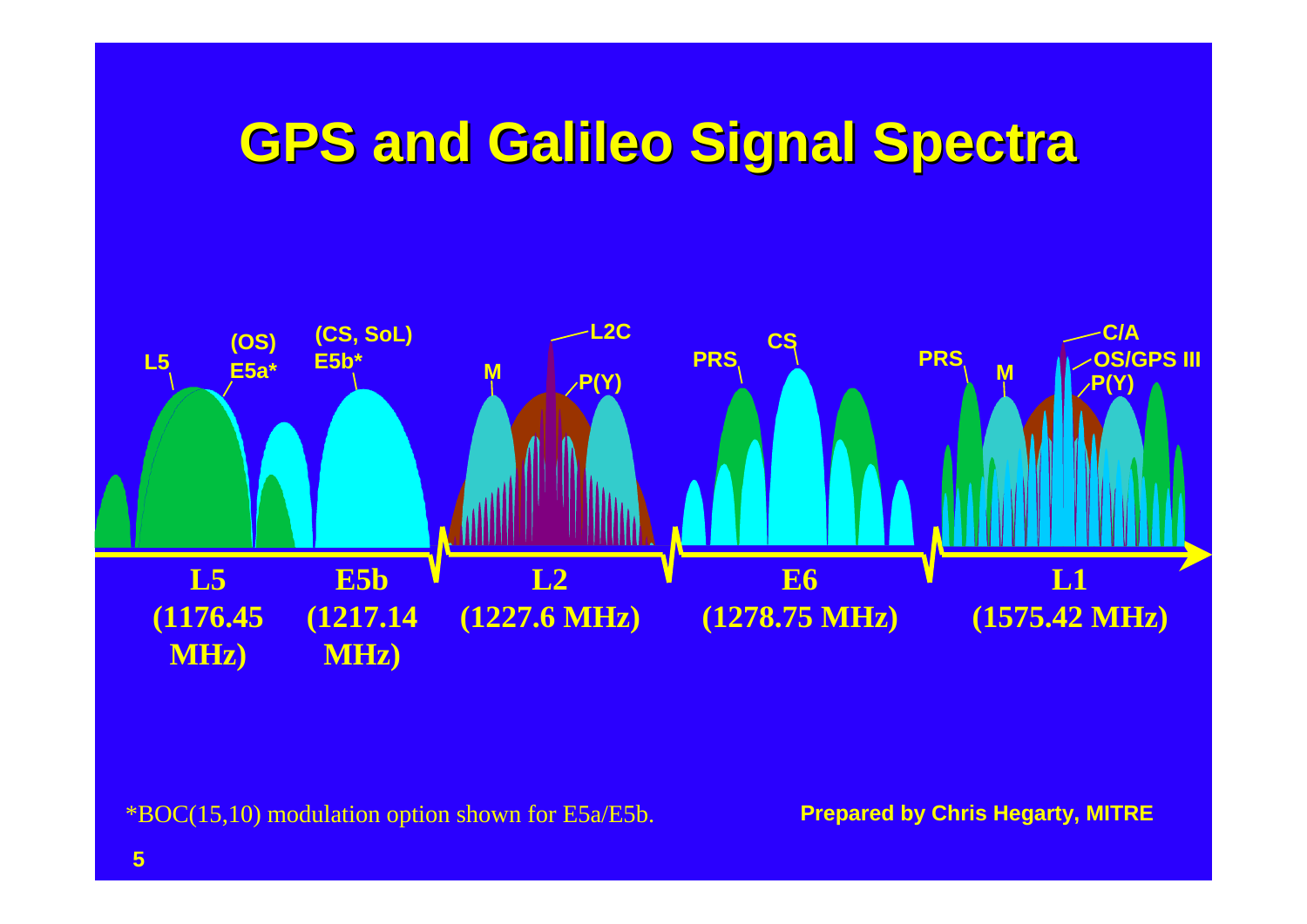# **GPS and Galileo L1 Signal GPS and Galileo L1 Signal Spectra Spectra**



**6**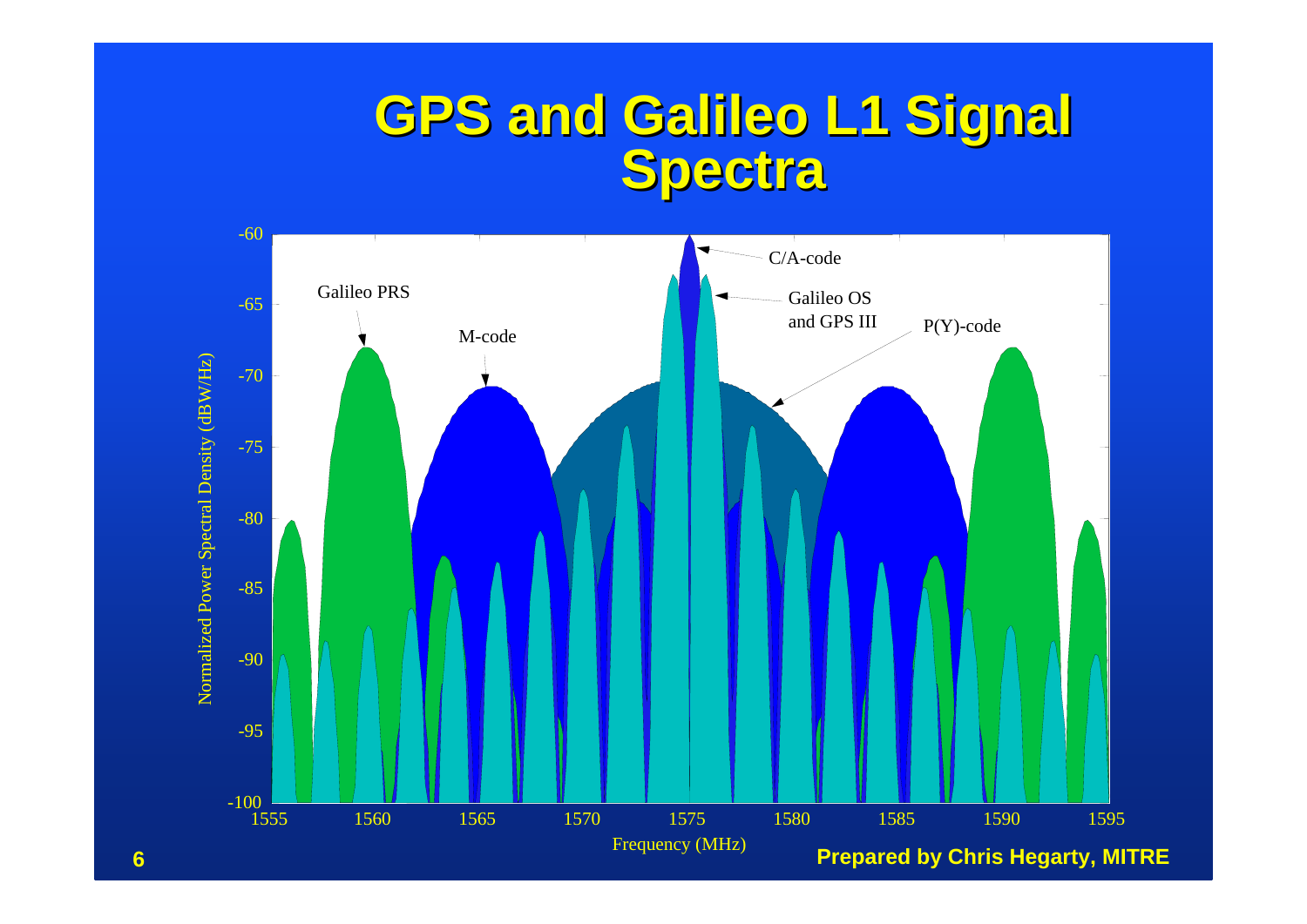### **Planned Baseline GPS and Galileo Planned Baseline GPS and GalileoSignal Structures Signal Structures**

#### • **GPS Service**

- **L5 – BPSK-10 centered at 1176.45 MHz [2006]**
- **L2 – BPSK-1 centered at 1227.6 MHz [2005]**
- **L1 – BPSK-1 centered at 1575.42 MHz [current] with an added BOC (1,1) [GPS III]**
- **Galileo\***
	- **E5A/E5B – 2 x BPSK-10 or BOC (15,10) between 1164-1214 MHz**
	- **E6 – BPSK-5 & BOC (10,5) centered at ~ 1279 MHz**
	- **E2/L1/E1 – BOC (1,1) OS BOC (15,2.5) cosine phased PRS centered at 1575.42 MHz**

**\*(based on US/EC draft agreement & Galileo plans as currently understood by the U.S.)**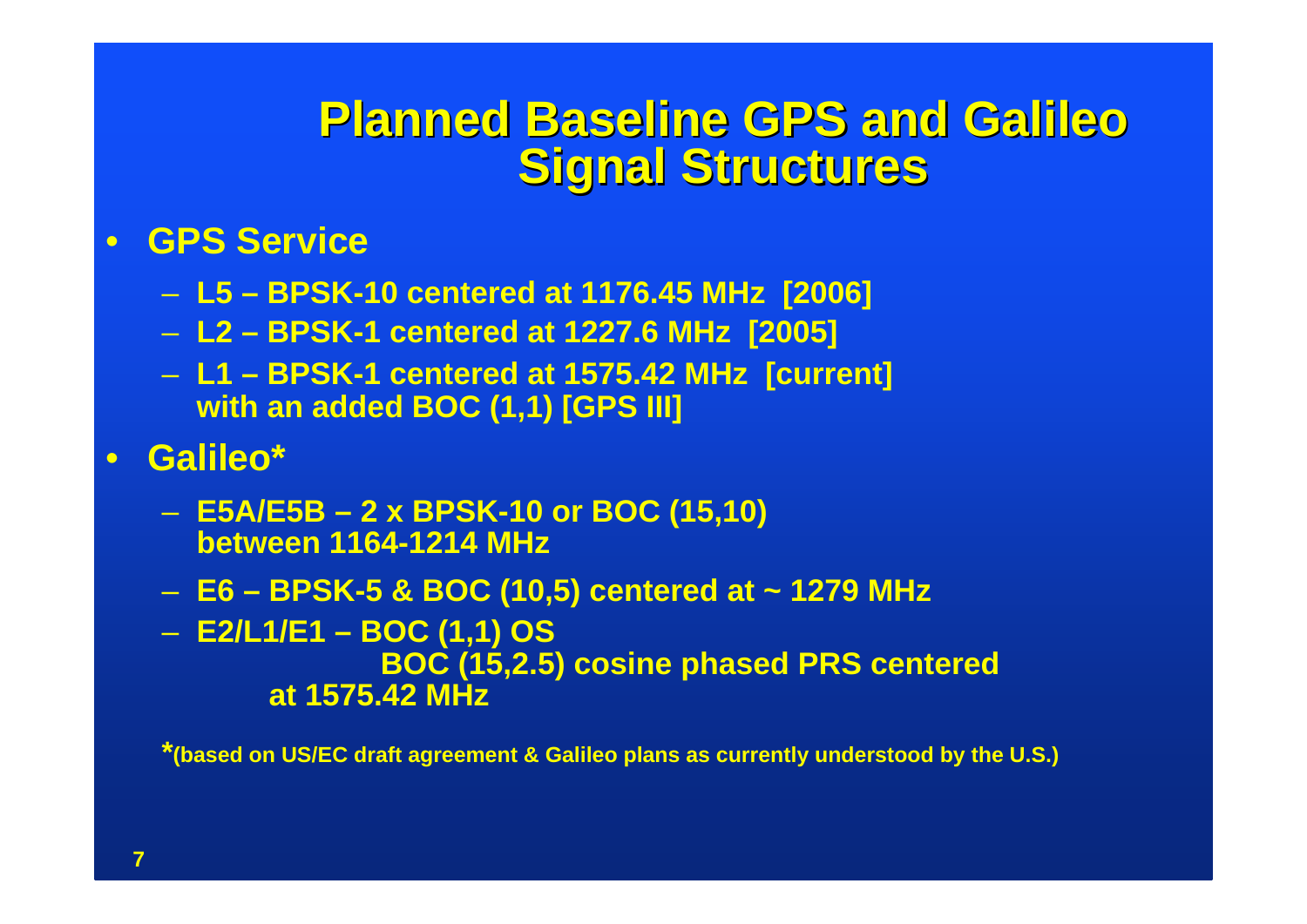- Open service signals provided without direct user **Open service signals provided without direct user Open service signals provided without direct user fees and signal specification information available fees and signal specification information available on a non on a non-discriminatory basis discriminatory basis**
	- **Access to information for manufacturers may be subject to non-discriminatory commercial arrangement discriminatory commercial arrangement**
	- <u>GPS</u> SPS civil service specifications will continue to be<br>— <u>open and publicly available</u> no licensing fee
- **Encrypted civil signals (i.e. Galileo Commercial** and potentially Safety-of-Life) may be subject to a<br>licensing fee
	- Parties shall endeavor to provide signals intended for safety of life services with the required level of safety as<br>recognized by competent international bodies.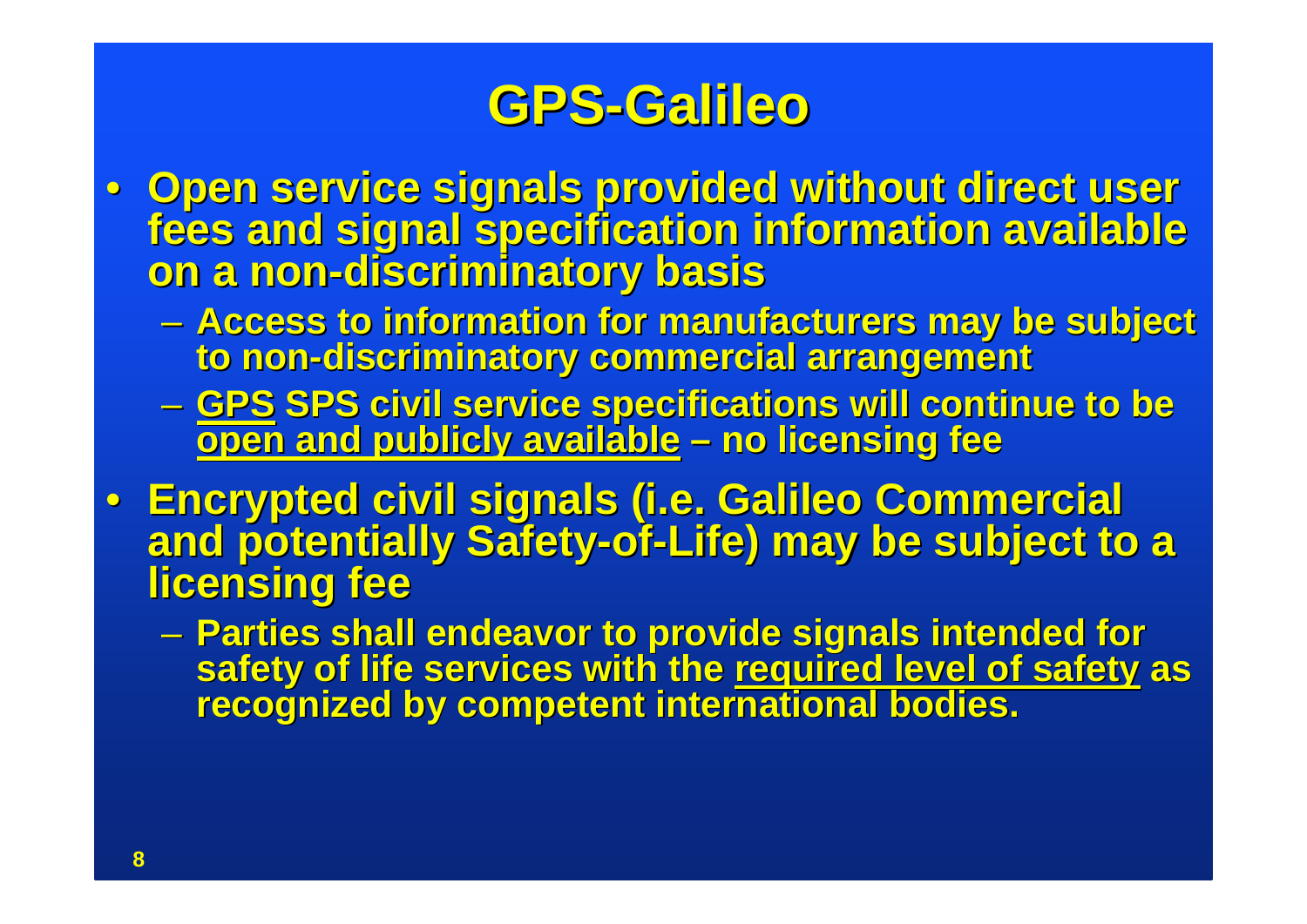- **Any fees for Safety Any fees for Safety-of-life services for aviation and life services for aviation and maritime will be consistent with ICAO and IMO maritime will be consistent with ICAO and IMO rules**
	- $-$  GPS civil services will continue to be free of direct user **fees**
- **Sets up working groups Sets up working groups**
	- **Trade and civil applications Trade and civil applications**
	- $\mathcal{L}_{\mathcal{A}}$  , and the set of the set of the set of the set of the set of the set of the set of the set of the set of the set of the set of the set of the set of the set of the set of the set of the set of the set of th **Radio frequency compatibility and interoperability Radio frequency compatibility and interoperability**
	- **Design and development of next generation**
	- **A** Security
- No transfer of technology to third parties without<br>permission of originating party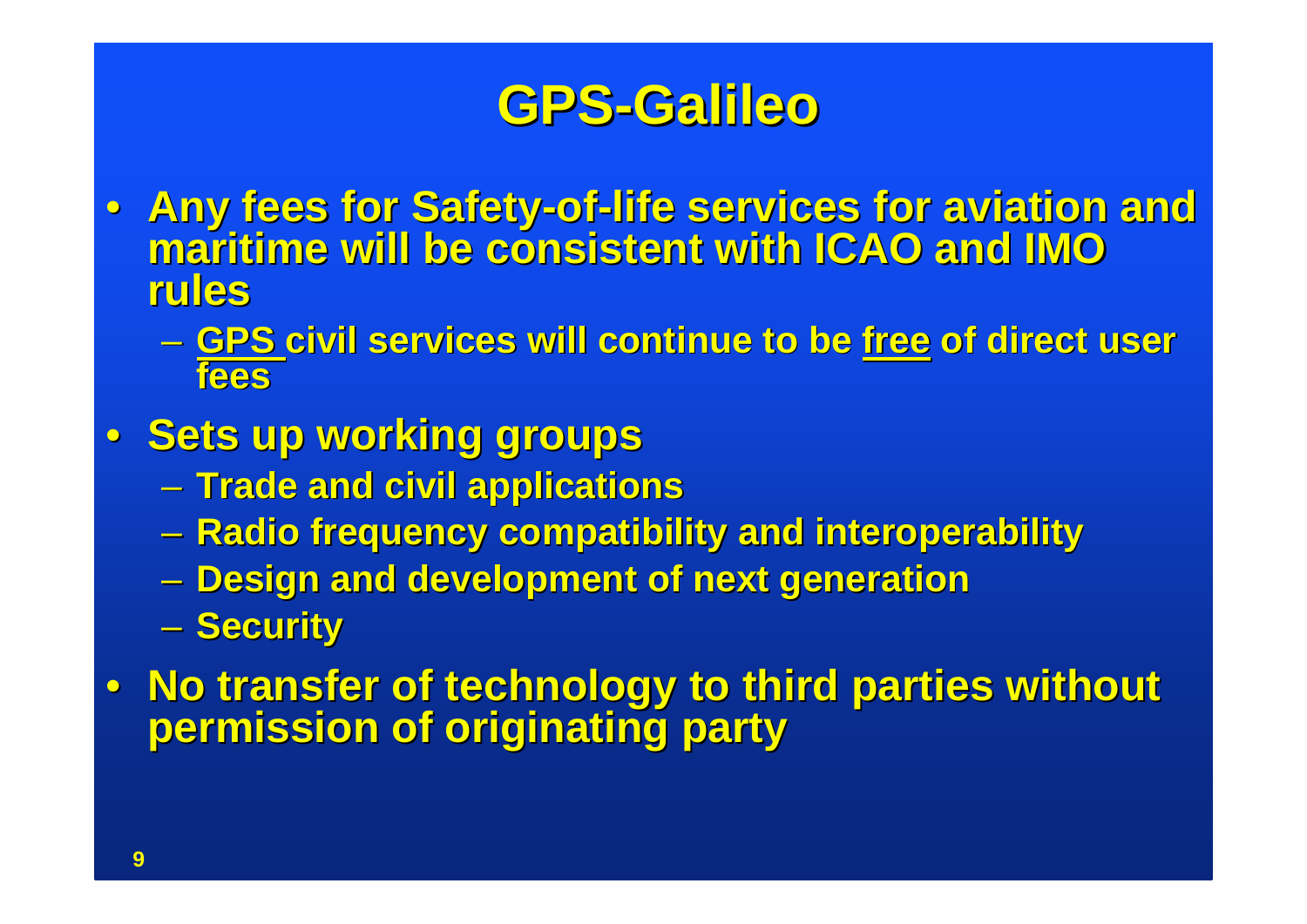- **Consult prior to establishing standards, Consult prior to establishing standards, certification or licensing requirements, or certification or licensing requirements, or regulations regulations** 
	- **Unless mandating expressly authorized by ICAO or IMO Unless mandating expressly authorized by ICAO or IMO**
	- <u>– Liberator Santa</u> – U.S. supports users' ability to choose the service or<br>services that best meets their requirements
- Non-discriminatory approach to trade in goods &<br> services **services**
	- $\mathcal{L}_{\mathcal{A}}$  , and the set of the set of the set of the set of the set of the set of the set of the set of the set of the set of the set of the set of the set of the set of the set of the set of the set of the set of th **– Measures with respect to goods and services related to and services related to an**<br>Measures with respect to goods and timing signals or civil satellite-based navigation and timing signals or<br>services, augmentations, and value-added services<br>should not be used as a disguised restriction on or an<br>unnecessary obstacle to international trade